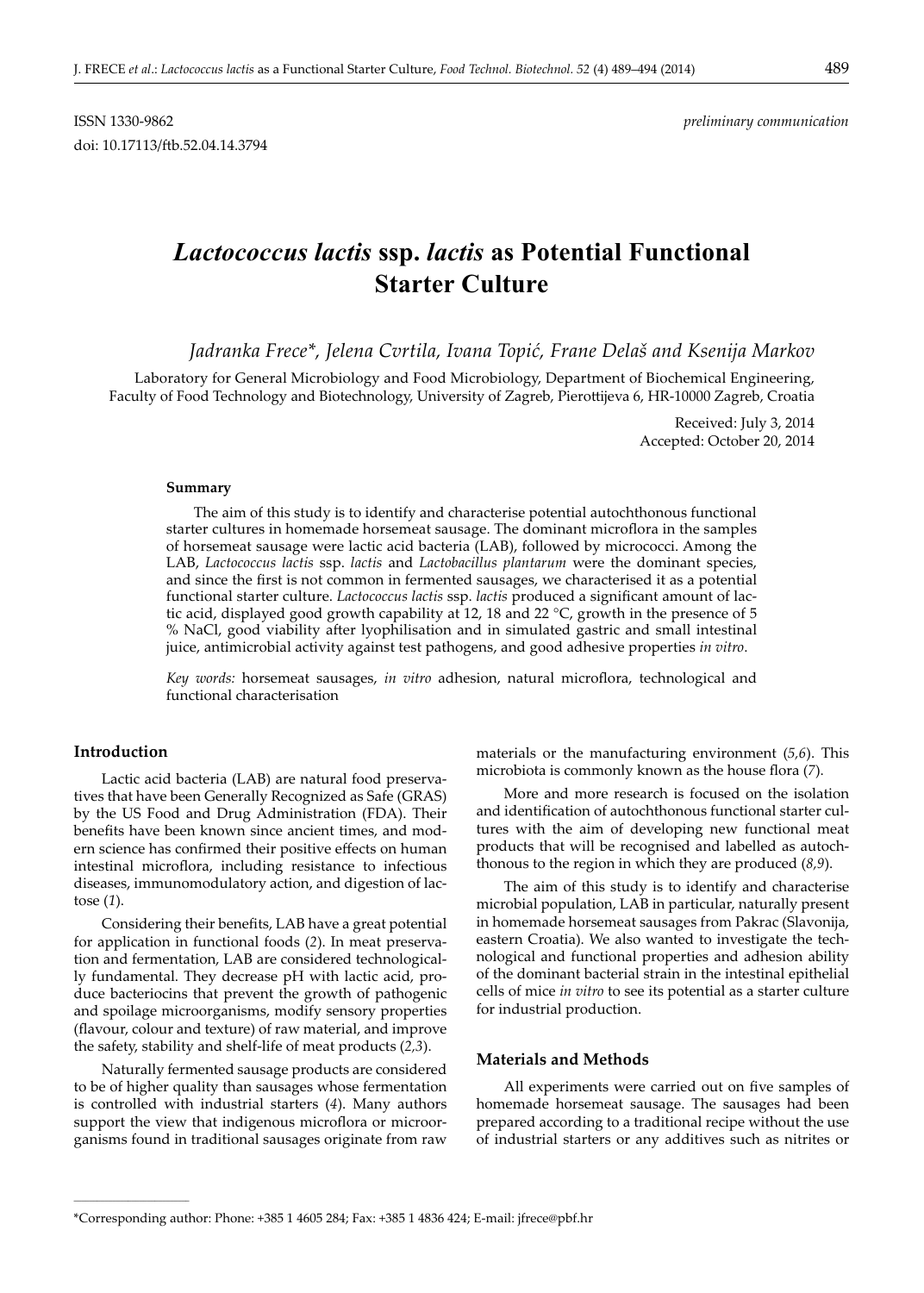ascorbic acid. The stuffing consisted of horsemeat  $(75 \%)$ , pork back fat (25 %), and seasoning (kitchen salt, pepper, paprika and garlic). The sausages were smoked for 2–3 days and then left to ripen in the ripening chamber until day 42. Samples were taken at the end of the ripening stage.

## *Isolation and identifi cation of microbial population*

To isolate and identify the microbial population in the sausages we used classical microbiological procedures and biochemical analytical profile index (API) methods, as well as random amplification of polymorphic DNA polymerase chain reaction (RAPD PCR) analysis for genetic fingerprinting. A mass of  $10 \text{ g}$  of each sample was homogenised in 90 mL of sterile 0.5 % NaCl solution and serially diluted before plating on selective and non-selective media as shown in Table 1.

Table 1. Classical microbiological methods for the isolation and identification of natural microbial populations

| Microorganism   | Nutrient medium                                 | Incubation<br>condition |
|-----------------|-------------------------------------------------|-------------------------|
|                 | Lactic acid bacteria MRS agar (Biolife, Italy)  | 30 °C/48-72 h           |
| Yeasts          | Sabouraud agar (Biolife, Italy)                 | 25 °C/48-72 h           |
| Micrococcus sp. | Manitol salt agar (MSA)<br>(bioMérieux, France) | 30 °C/48 h              |

One hundred and fifty colonies taken at random from selective plates were identified on the basis of colony morphology, Gram staining, cell morphology and catalase reaction. Genomic DNA was isolated from 1.5 mL of overnight cultures using the method described elsewhere (2,10), which is a modification of the salting-out procedure described by Miller *et al.* (*11*). The extracted DNA was then used as a template in subsequent PCR reactions, which were performed according to Gardiner *et al.* (*12*). PCR amplifications were performed in a thermal cycler (Eppendorf Mastercycler® Personal, Hamburg, Germany) using 0.2-mL Eppendorf tubes for a total volume of 50  $\mu$ L. PCR mixtures contained 1 µL of template DNA, 1× *Taq* polymerase buffer (Fermentas, Pittsburgh, PA, USA), 4  $mmol/L$  of  $MgCl<sub>2</sub>$ , 0.2 mmol/L of deoxynucleoside triphosphate (Fermentas), 5 U of *Taq* DNA polymerase (Fermentas), and two primers (5'ACGAGGCAC3' and 5'ACGC-GCCCT3'), each at a concentration of 1 µmol/L. DNA was amplified in 40 cycles using the following temperature profile: denaturation at 94 °C for 30 s, annealing at 36 °C for 30 s, and polymerisation at 72 °C for 2 min. The initial denaturation was performed at 94 °C for 5 min, and the final extension step at  $72 \text{ °C}$  for 10 min. The PCR products (10  $\mu$ L of each reaction mixture) were analysed on a 1.5 % (by mass per volume) agarose gel with  $1 \times$  TBE buffer (89) mM Tris, 89 mM boric acid, 2 mM EDTA) and ethidium bromide staining. The DNA of bacteriophage  $\lambda$  cut with *Hind*III was used as molecular size standard.

#### *Storing conditions*

The dominant bacterial strain (isolated from horsemeat sausages) was stored at –70 °C in the M17 broth (Difco, Detroit, MI, USA) with 30 % (by volume) glycerol and kept with the culture collection of the Department of Biochemical Engineering, Laboratory for General Microbiology and Food Microbiology, University of Zagreb, Zagreb, Croatia, until further investigation.

# *Eff ects of NaCl and temperature on microbial growth and proteolytic activity*

The effect of  $5\%$  NaCl on the viability and proteolytic activity of the dominant LAB strain at different incubation temperatures (12, 18 and 22  $^{\circ}$ C) was tested according to Bonomo *et al.* (*13*) and Babić *et al.* (*8*).

#### *Antibiotic resistance of lactobacilli*

The antibiotic resistance of the dominant LAB was tested on the MRS agar (Biolife, Milan, Italy) using the agar disc diffusion method as described by Babić et al. (8). The strains were classified as resistant or sensitive after incubation at 37 °C for 18 h. The following antibiotic discs (BD-Becton, Dickinson and Company, Franklin Lakes, New Jersey, MD, USA) were used: clindamycin (2 µg); methicillin, neomycin and erythromycin (5 µg each); tobramycin, ampicillin and lincomycin (10 µg each); gentamycin, chloramphenicol, rifampicin, vancomycin and tetracycline (30 µg each).

# *Preparation of simulated gastric and small intestinal juice*

Gastric and small intestinal juice simulations were prepared according to Kos *et al.* (14) with small modifications.

Simulated gastric juice was prepared by suspending pepsin (3 g/L) in a sterile sodium chloride solution (0.5 %) and adjusting the pH to 2 with concentrated HCl. Pepsin (from porcine stomach mucosa) was obtained from Sigma Chemical Co, St. Louis, MO, USA.

Simulated small intestinal juice was prepared by suspending pancreatin (1 g/L) and bile salts (2 mg/mL of oxgall) in a sterile sodium chloride solution (0.5 %) and adjusting the pH to 8.0 with 0.1 mol/L of NaOH. Pancreatin (from hog pancreas, 165 U/mg) was obtained from Fluka Biochemica, Buchs, Switzerland, and oxgall (dehydrated fresh bile) from Difco Laboratories, Detroit, MI, USA.

# *Survival of the dominant LAB in gastric and small intestinal juice simulations*

Washed cell suspensions of the dominant LAB (0.2 mL) were vortexed separately with gastric and small intestinal juice (1 mL) and 0.3 mL of 0.5 % NaCl. Changes in total viable count were monitored during treatment with gastric (2 h) and small intestinal juice (4 h) using the pour plate method. The plates with MRS were incubated at 37 °C for 4 h. The log CFU/mL is expressed as percentage of LAB viability.

#### *Determination of lactic acid production by HPLC*

Lactic acid produced in the samples was determined using high performance liquid chromatography (HPLC) according to Babić *et al.* (*8*), and the results were expressed as g/L. Glucose, lactic acid, acetate, and ethanol for stan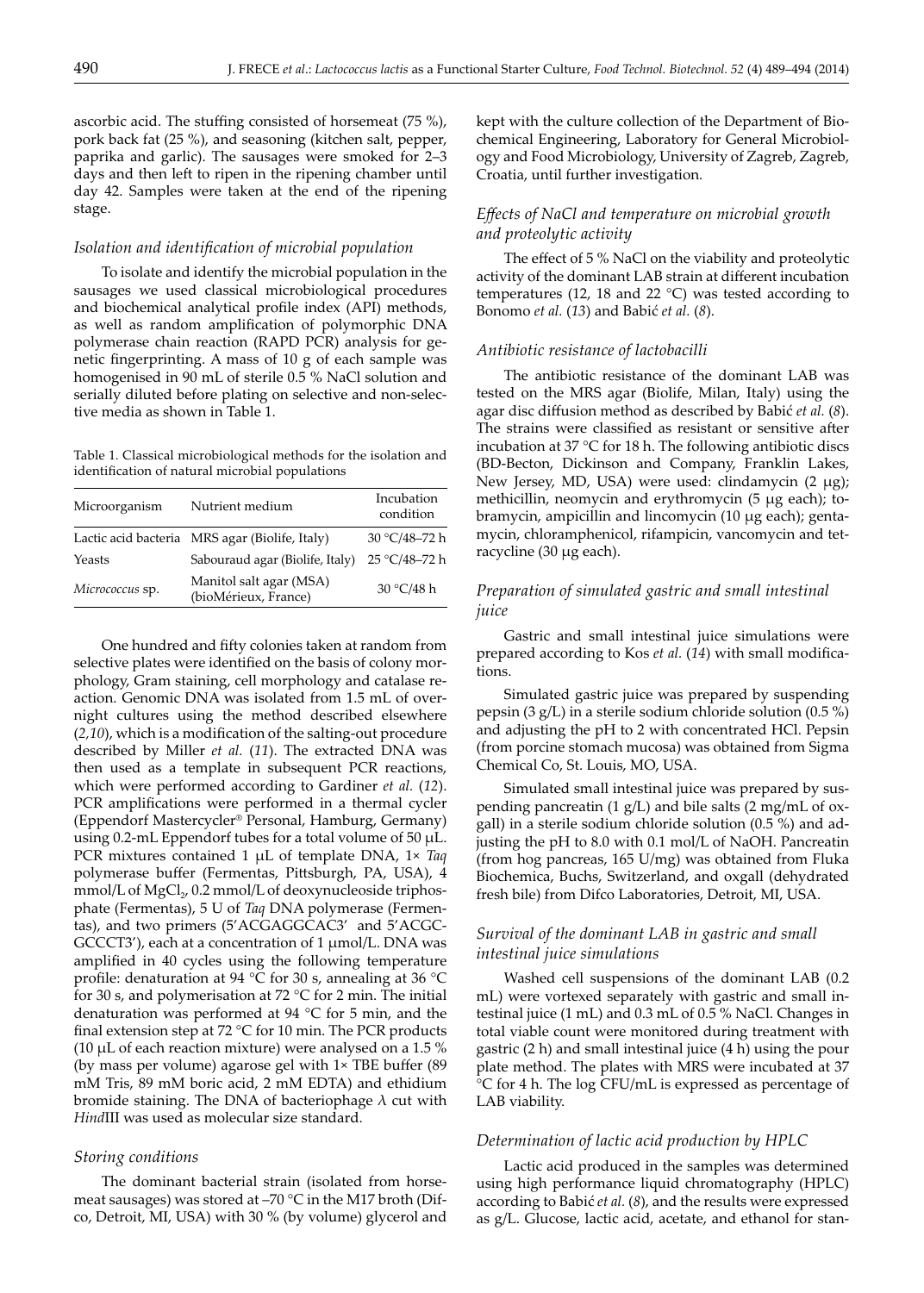dard solutions were obtained from Sigma-Aldrich (Bellefonte, PA, USA). A solution of  $H_3PO_4$  (85 %, by volume) (Sigma-Aldrich, Hamburg, Germany) was used to prepare the mobile phase  $(H_3PO_4 0.1 %$ , by volume), and deionized water with conductivity  $\leq 1 \mu S$  to prepare the mobile phase and standard solutions. Chromatographic analysis was performed using a Shimadzu Class-VP™ LC-10A<sub>VP</sub> system (Shimadzu, Kyoto, Japan). The mobile phase flow rate of the Piston pump (LC-10AD<sub>VP</sub>) was  $0.5$  mL/min. The substrate and the product were separated on a Supelcogel™ C-610H analytical column (30 cm×7.8 mm i.d., 9 µm particle size) and a Supelcogel<sup>TM</sup> H guard column (5 cm× 4.6mm i.d., 9 µm particle size), both supplied by Sigma-Aldrich, Hamburg, Germany, and detected using the refractive index detector (RID-10A).

## *Antibacterial activity*

Antibacterial activity of the dominant LAB isolate was tested using the turbidimetric method (*8*) by comparing the growth of test microorganisms in nutrient broth (beef extract 3 %, by mass, peptone 5 %, by mass; Biolife, Milano, Italy) at 37 °C over 72 h with and without the LAB isolate. The results were expressed as growth inhibition of the following test microorganisms: *Staphylococcus aureus* 3048, *Escherichia coli* 3014, *Salmonella* sp. 3064 and *Listeria monocytogenes* ATCC 23074 (Collection of Microorganisms of the Laboratory for General Microbiology and Food Microbiology, Faculty of Food Technology and Biotechnology, University of Zagreb, Zagreb, Croatia).

## *In vitro adhesion test*

The adhesion test was performed using the method of Marteau *et al.* (15) with some modifications (1). Ileal samples were collected from three-month-old Swiss albino mice obtained from the Rijeka University School of Medicine, Rijeka, Croatia. The tissues were held in phosphate--buffered saline (PBS) at  $4^{\circ}$ C for 30 min to loosen the surface mucus and then washed three times with PBS. The adhesion test was performed by incubating tissue samples  $(1 \text{ cm}^2)$  in bacterial suspensions  $(10^9 \text{ cell/mL of PBS})$  at 37 °C for 30 min. Samples of ileum were fixed in 10 % formalin, dehydrated with increasing concentrations of ethanol, and embedded in paraffin. Serial sections  $(5 \mu m)$  were cut, mounted on standard microscope slides, and stained for identification of Gram-positive and Gram-negative bacteria according to Frece *et al.* (*1*). The slides were examined

and photographed using a Nikon Mikrophot-FXA light microscope (Nikon, Tokyo, Japan). All experimental procedures complied with the standards set out in the Guide for the Care and Use of Laboratory Animals of the National Research Council (*16*). The best of the three photographs is presented in the results.

# *Viability of the dominant LAB strain during lyophilisation and storage*

The strain was cultivated in MRS broth overnight. The cells were collected by centrifugation (8000×*g* for 20 min), washed, resuspended in skimmed milk (10 %, by mass per volume), and frozen at –20 °C overnight, then lyophilised in a bench top freeze dryer (model Christ Alpha 1–4, B. Braun Biotech International, Melsungen, Germany). The lyophilised cells were stored at –20 °C for six months. The recovery of viable cells was determined by colony formation on MRS agar using the standard pour plating method. The log CFU/mL is expressed as percentage of viability (*17*).

## *Statistical analysis*

All experiments were carried out in triplicate. The results are expressed as mean value±standard deviation (S.D.). Apart from descriptive statistics, no other analysis was done, as it was not necessary for the scope and objective of our study.

## **Results and Discussion**

Our microbiological analysis showed that the dominant microflora in the horsemeat sausage samples were LAB*,* followed by micrococci and yeasts (Table 2). Like LAB, micrococci contribute to the colour and flavour of the sausage, but unlike LAB, they are not directly involved in fermentation.

Our finding of the yeasts Candida zeylanoides and Geotrichum candidum is in agreement with the findings of Nielsen *et al.* (*18*). Yeasts also play an important role in the maturation of sausages, since they contribute to the development of sensory characteristics of fermented sausages due to their lipolytic and proteolytic activity (*19,20*).

With API 50 CHL identification kits (bioMérieux, Lyon, France) we were able to classify 100 colonies randomly taken from the MRS agar into four main bacterial

Table 2. Microbiological and biochemical identification of natural microbial populations in horsemeat sausage samples

| Microorganism        | $N$ (sample) | N(microorganism)      | API test              | $N$ (sample) |
|----------------------|--------------|-----------------------|-----------------------|--------------|
|                      |              | log CFU/g             |                       |              |
| Lactic acid bacteria | 5            | $(7.5-9.3) \pm 1.3$   | L. lactis ssp. lactis | 5            |
|                      |              |                       | L. plantarum          | 4            |
|                      |              |                       | L. delbrueckii        |              |
|                      |              |                       | L. acidophilus        |              |
| Micrococcus sp.      | 5            | $(2.7-3.4) \pm 1.5$   | Micrococcus sp.       |              |
| Yeasts               | 5            |                       | Candida zeylanoides   | 5            |
|                      |              | $(4.4 - 5.0) \pm 1.3$ | Geotrichum candidum   |              |

Results are the mean value±S.D. of triplicate assays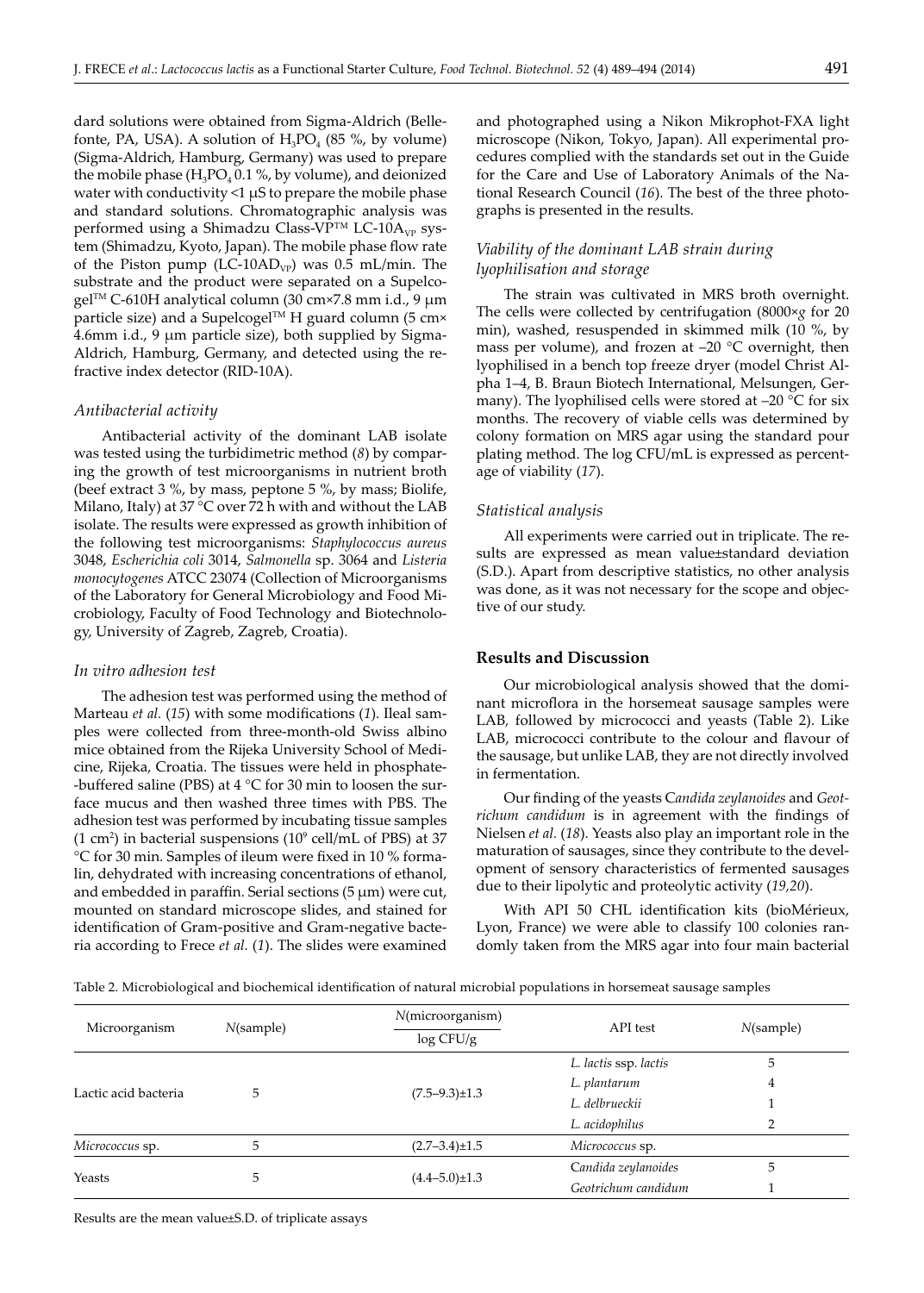species and 16 strains (the API test precision was 97–99.9 %), and the dominant microflora were LAB, which were then confirmed by the RAPD PCR analysis.

Altogether four species were identified: *Lactococcus lactis* ssp. *lactis, Lactobacillus plantarum*, *Lactobacillus delbrueckii* and *Lactobacillus acidophilus*, and each consisted of four strains. Each of the four strains of a species had identical RAPD fingerprints (Fig. 1). The most dominant LAB species was *Lactococcus lactis* ssp. *lactis*, as it was isolated from all five sausage samples, followed by *Lactobacillus plantarum*, isolated from four samples (Table 3).



Fig. 1. Random amplification of polymorphic DNA (RAPD) fingerprints of lactic acid bacteria. Lanes 1–4: *Lactobacillus acidophilus*, lanes 5–8: *Lactobacillus delbrueckii*, lanes 9–12: *Lactobacillus plantarum*, lanes 13–16: *Lactococcus lactis* ssp. *lactis*, lane S: molecular size standard

Table 3. Lactic acid bacteria (LAB) isolates in samples of homemade horsemeat sausage

| N<br>(sample)  | N(LAB)<br>$\log CFU/g$   |                  |                   |                   |
|----------------|--------------------------|------------------|-------------------|-------------------|
|                | L. lactis<br>ssp. lactis | I.,<br>plantarum | Ι.<br>delbrueckii | Ι.<br>acidophilus |
| 1              | $8.3 + 1.1$              |                  | $1.0 + 0.8$       |                   |
| 2              | $5.8 + 1.2$              | $3.7 + 1.2$      |                   |                   |
| 3              | $4.0 \pm 1.1$            | $3.3 + 1.3$      |                   | $2.0 \pm 1.3$     |
| $\overline{4}$ | $4.3 \pm 1.2$            | $3.0 \pm 1.1$    |                   |                   |
| 5              | $4.5 \pm 1.3$            | $2.5 \pm 0.9$    |                   | $1.3 \pm 1.4$     |

Results are the mean value±S.D. of triplicate assays

The dominance of *Lactococcus lactis* ssp. *lactis* in fermented sausage has rarely been reported so far. The metabolic properties of the *L. lactis* species have a direct or indirect effect on the organoleptic, nutritional and hygienic quality of fermented products (*21*). As in a preliminary research (disc diffusion method, data not shown) all *Lactococcus* isolates showed good antimicrobial properties, and our dominant isolate, *Lactococcus lactis* ssp. *lactis* excelled among them, we decided to further characterise it as a starter culture. Table 4 shows its technological and functional properties. Its outstanding ability to grow in the presence of NaCl at a range of concentrations and temperatures used in meat processing industry has already

Table 4. Technological and functional characteristics of *Lactococcus lactis* ssp. *lactis*

| Technological characteristics and<br>selection criteria                 | Lactococcus lactis<br>ssp. lactis |
|-------------------------------------------------------------------------|-----------------------------------|
| Growth in the presence of 5 % NaCl                                      | $\,^+$                            |
| Growth at $12 °C$                                                       | $\overline{+}$                    |
| Growth at $18\,^{\circ}\mathrm{C}$                                      | $\overline{+}$                    |
| Growth at 22 $^{\circ}$ C                                               | $\overline{+}$                    |
| Proteolytic activity                                                    | $\overline{+}$                    |
| Homofermentative species                                                | $\ddot{}$                         |
| Catalase test                                                           | $\ddot{}$                         |
| $\gamma$ (lactic acid)/(g/L)                                            | $13.83 \pm 0.21$                  |
| pH of the medium                                                        | $4.16 \pm 1.53$                   |
| Antibiotic resistance                                                   |                                   |
| Viability in simulated gastric juice/%                                  | 51.24                             |
| Viability in simulated small intestinal juice/%                         | 71.23                             |
| Viability after lyophilisation (skimmed milk<br>used as lyoprotector)/% | 98.62                             |

 $+$ =yes,  $-$ =no

been reported by Kim *et al.* (*22*) and Itoi *et al.* (*23*). In order to act as a probiotic in the gastrointestinal tract, the bacteria must be able to survive the acidic conditions of the stomach and resist the bile acids at the beginning of the small intestine (*1,2,24,25*). The viability of our *L. lactis* isolate in simulated gastric juice (pH=2, salt content 0.5 %) was 51.24 % (Table 4) after 2 h of exposure. Our results are in agreement with the report by Kimoto-Nira *et al.* (*26*), who found that *L*. *lactis* ssp. *lactis* was resistant to low pH and bile salts. In small intestinal juice, the viability of the isolate was 71.23 % (Table 4), which is essential for its probiotic effects.

The production of lactic acid, which results in a decrease in pH, contributes to the texture, colour and acidic taste, prevents the growth of pathogenic and spoilage microorganisms and improves the safety and stability of meat products (*27*). Our study has shown that *L. lactis* ssp. *lactis* is homofermentative. The concentration of lactic acid produced by homolactic fermentation of glucose was 13.83 g/L, and the medium was acidified to pH=4.16 (28). In contrast, heterofermentative LAB are not suitable for sausage production because they produce large amounts of carbon dioxide that creates holes in the product. In addition, these LAB produce acetic acid, which causes a pungent off-flavour (27).

*L. lactis* ssp. *lactis* isolated in our study was catalase- -positive and showed good proteolytic activity (Table 4), which is important in preventing rancidity and preserving meat colour. Another essential property for the probiotic activity of a functional starter culture is the competition with pathogens (*29*). Our *L*. *lactis* ssp. *lactis* isolate inhibited the growth of all test pathogens over 72 h of cultivation, as follows (in %): *E. coli* 73.4–85.4, *S. aureus* 51.5– 87.0, *Salmonella* spp. 62.7–88.6 and *L. monocytogenes* 61.0– 82.4 (*28*). Antimicrobial properties of *L*. *lactis* ssp. *lactis* are of great importance for the application of this strain as functional starter culture in fermented meat products.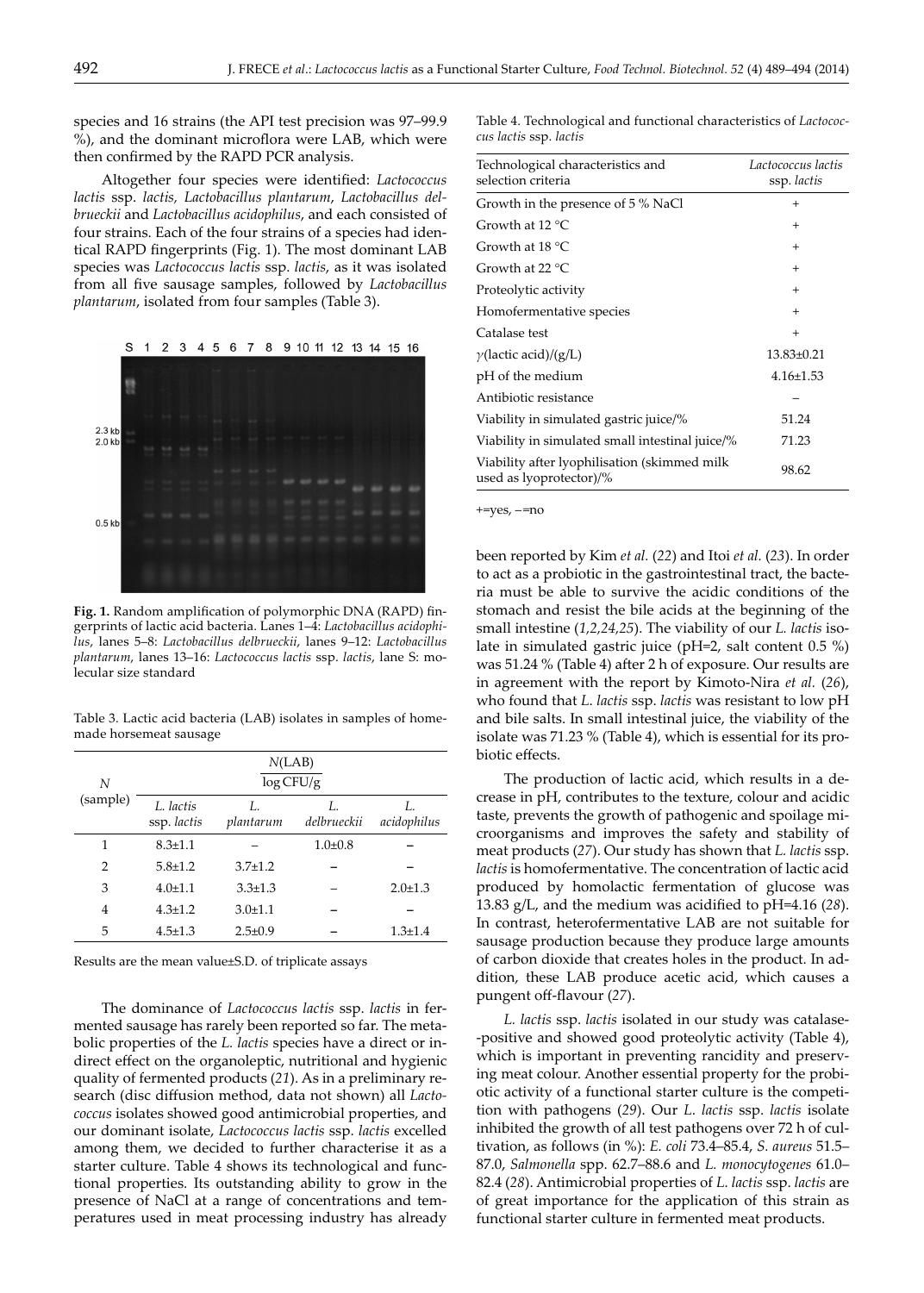One of the selection criteria for probiotic strains is the ability to adhere to the intestinal tract of the host. Good adhesion means that a probiotic strain will exert its properties better (1,2). In this respect, our *L. lactis* ssp. *lactis* isolate showed very good adhesion (Fig. 2).



**Fig. 2.** Adhesion of *Lactococcus lactis* ssp. *lactis* to the large intestine of the mouse

Research during the last few decades has shown that starter cultures can develop resistance to clinically relevant antibiotics (*8,30*). Our isolate, however, showed sensitivity to all 12 tested antibiotics: clindamycin, methicillin, neomycin, erythromycin, tobramycin, ampicillin, lincomycin, gentamycin, chloramphenicol, rifampicin, vancomycin and tetracycline (Table 4).

In industrial application, bacteria are subjected to stress that can lower their viability. Viability can be affected by harsh heat treatment, mechanical processing, storage at room temperature, food matrix, and chemical microenvironment (*25*). Furthermore, a range of processes has been used to obtain dry formulations with prolonged shelf-life, the most common being freeze drying, vacuum drying, and spray drying. These processes do osmotic damage to probiotic cells, and cell death usually correlates with cell membrane damage (*17*). The membrane is usually protected by cryoprotectants (against freezing) and lyoprotectants (against lyophilisation). These are small molecules or polymers with osmotic behaviour, which promote the formation of amorphous or glassy solids and reduce ice formation that can be cell-damaging (*17*). We protected our isolate cells with skimmed milk as lyoprotectant, and, judging by the high survival, they withstood well the stress associated with lyophilisation (Table 4).

# **Conclusions**

The dominant LAB, *Lactococcus lactis* ssp. *lactis*, isolated from the horsemeat sausage in our study has shown good technological and functional properties important for starter cultures. It has also shown good survival in simulated gastrointestinal environment *in vitro*, desirable adhesive properties in intestinal epithelial cells of mice, and sufficient antimicrobial activity against pathogen microorganisms, which are all important properties for the

selection of a probiotic starter culture. We therefore believe that it could be used for controlled fermentation of meat products.

This work can be considered preliminary, as it was conducted to characterise an autochthonous functional starter culture. Implementation of this culture in small- to medium-sized enterprises and industrial production should improve the quality, uniformity and safety of the final product. Hopefully, the product will meet all marketing regulations yet remain autochthonous and recognisable. Before that happens, further investigation is needed to confirm good adhesive properties and resilience to gastrointestinal environment *in vivo*. Our study is a contribution to an effort to create a bank of traditional and autochthonous functional starter cultures for wider and controlled use in the future.

#### *Acknowledgement*

This study was supported by Ministry of Science, Education and Sports of the Republic of Croatia (grant no. 058-0582184-0432). The authors wish to thank Mr Dado Cakalo for help in editing this article.

## **References**

- *1.* J. Frece, B. Kos, J. Beganović, S. Vuković, J. Šušković, In vivo testing of functional properties of three selected probiotic strains, World J. Microbiol. Biotechnol. 21 (2005) 1401–1408. h- p://dx.doi.org/10.1007/s11274-005-5741-8
- *2.* J. Frece, B. Kos, I.K. Svetec, Z. Zgaga, J. Beganović, A. Leboš, J. Šušković, Synbiotic effect of Lactobacillus helveticus M92 and prebiotics on the intestinal microflora and immune system of mice, J. Dairy Res. 76 (2009) 98–104. h- p://dx.doi.org/10.1017/S0022029908003737
- *3.* C. Fontana, P.S. Cocconcelli, G. Vignolo, Monitoring the bacterial population dynamics during fermentation of artisanal Argentinean sausages, Int. J. Food Microbiol. 103 (2005) 131– 142.

h- p://dx.doi.org/10.1016/j.ij foodmicro.2004.11.046

- *4.* I. Lebert, S. Leroy, P. Giammarinaro, A. Lebert, J.P. Chacornac, S. Bover-Cid et al., Diversity of microorganisms in the environment and dry fermented sausages of small traditional French processing units, Meat Sci. 76 (2007) 112–122. h- p://dx.doi.org/10.1016/j.meatsci.2006.10.019
- 5. G. Mauriello, A. Casaburi, G. Blaiotta, F. Villani, Isolation and technological properties of coagulase negative staphylococci from fermented sausages of Southern Italy, Meat Sci. 67 (2004) 149–158.

http://dx.doi.org/10.1016/j.meatsci.2003.10.003

- 6. K. Rantsiou, R. Urso, L. Iacumin, C. Cantoni, P. Cattaneo, G. Comi, L. Cocolin, Culture-dependent and -independent methods to investigate the microbial ecology of Italian fermented sausages, Appl. Environ. Microbiol. 71 (2005) 1977–1986. http://dx.doi.org/10.1128/AEM.71.4.1977-1986.2005
- *7.* M. García-Varona, E.M. Santos, I. Jaime, J. Rovira, Characterisation of Micrococcaceae isolated from different varieties of chorizo, Int. J. Food Microbiol. 54 (2000) 189–195. h- p://dx.doi.org/10.1016/S0168-1605(99)00192-0
- *8.* I. Babić, K. Markov, D. Kovačević, A. Trontel, A. Slavica, J. Đugum et al., Identification and characterization of potential autochthonous starter cultures from a Croatian brand product Slavonski kulen, Meat Sci. 88 (2011) 517–524. h- p://dx.doi.org/10.1016/j.meatsci.2011.02.003
- *9.* R. Urso, G. Comi, L. Cocolin, Ecology of lactic acid bacteria in Italian fermented sausages: Isolation, identification and